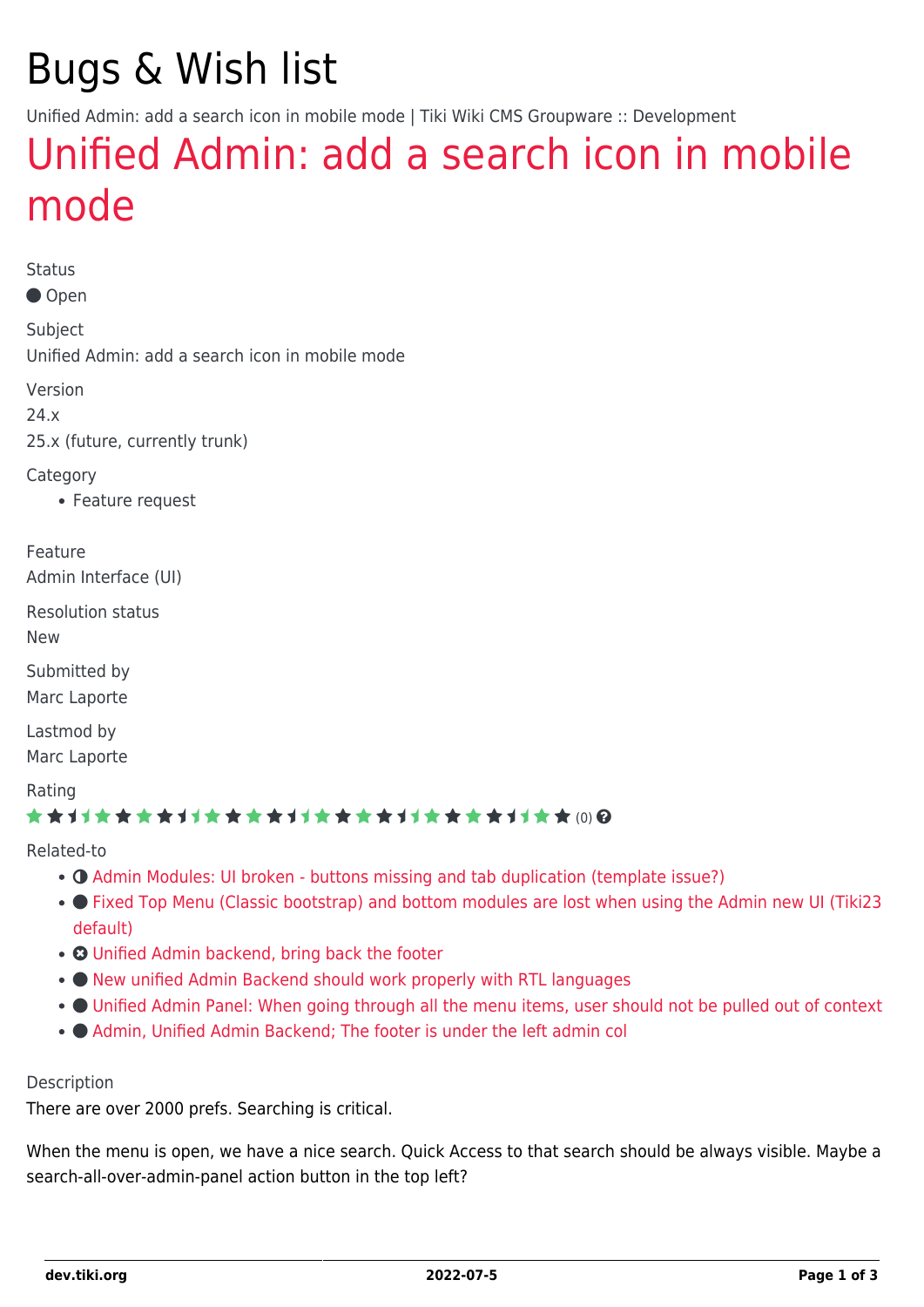

# **Admin** Dashboard o

## **O** Tip

 $\mathbf x$ 

Fnable/disable Tiki features in Control Panels » Features, but configure them elsewhere. See more options after you enable more Preference Filters above  $\left(\bigtriangledown\right)$ .

Add default modules

## **f** Tiki version

24.0vcs (InnoDB)

 $\rightarrow$ 

 $\boldsymbol{\aleph}$ 

Ŧ

 $\overline{\mathbf{A}}$ 

 $\frac{1}{2}$ 

 $\boldsymbol{\varphi}_{\rm o}^{\rm o}$